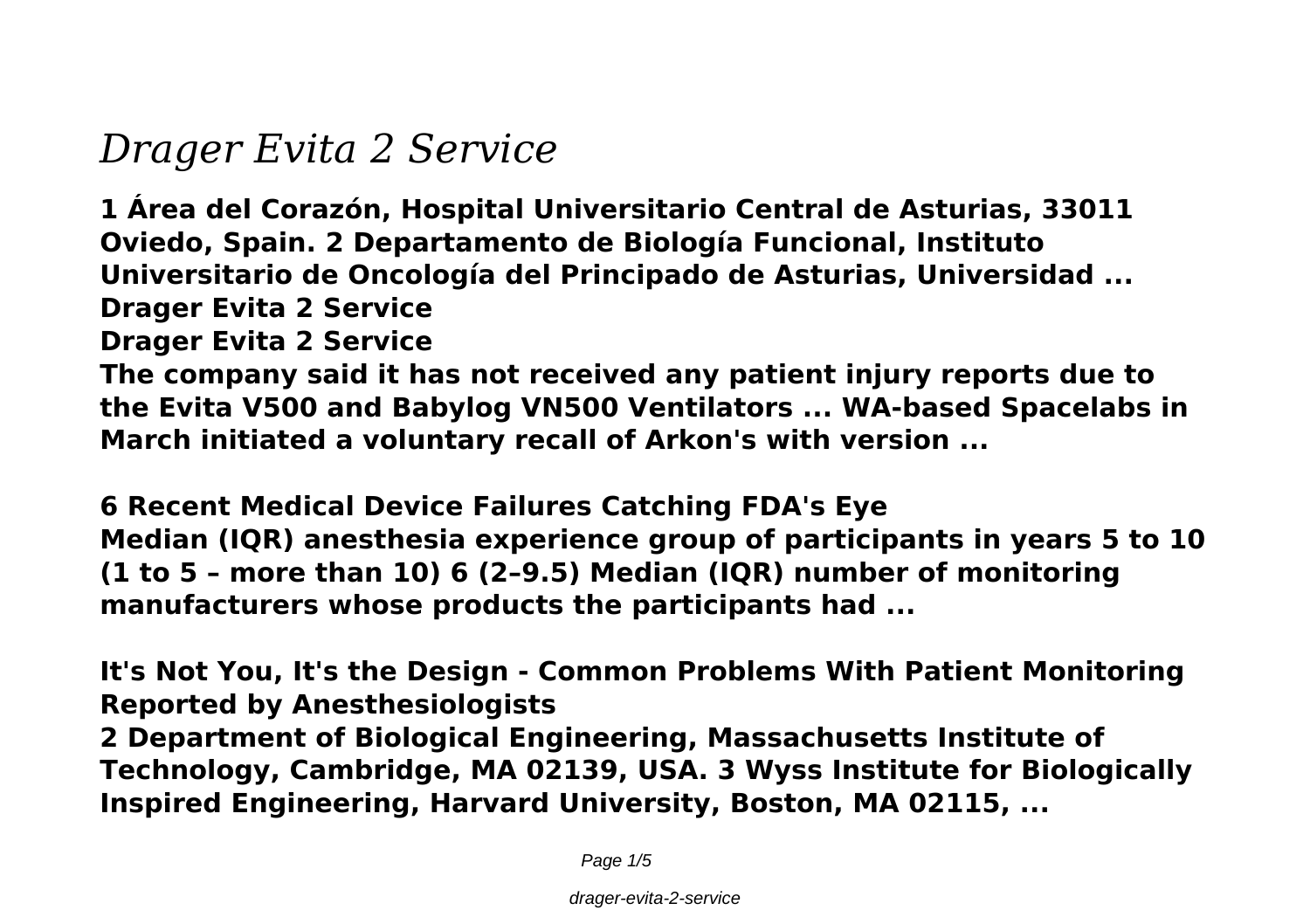**An injectable shear-thinning biomaterial for endovascular embolization 1 Área del Corazón, Hospital Universitario Central de Asturias, 33011 Oviedo, Spain. 2 Departamento de Biología Funcional, Instituto Universitario de Oncología del Principado de Asturias, Universidad ...**

**Preventing loss of mechanosensation by the nuclear membranes of alveolar cells reduces lung injury in mice during mechanical ventilation One hundred and thirty-seven anesthesia professionals participated in the study. For the qualitative part, we evaluated the responses given by 120 individual anesthesia experts. Twenty-five ...**

*Drager Evita 2 Service*

*The company said it has not received any patient injury reports due to the Evita V500 and Babylog VN500 Ventilators ... WA-based Spacelabs in March initiated a voluntary recall of Arkon's with version ...*

*6 Recent Medical Device Failures Catching FDA's Eye Median (IQR) anesthesia experience group of participants in*

Page  $2/5$ 

drager-evita-2-service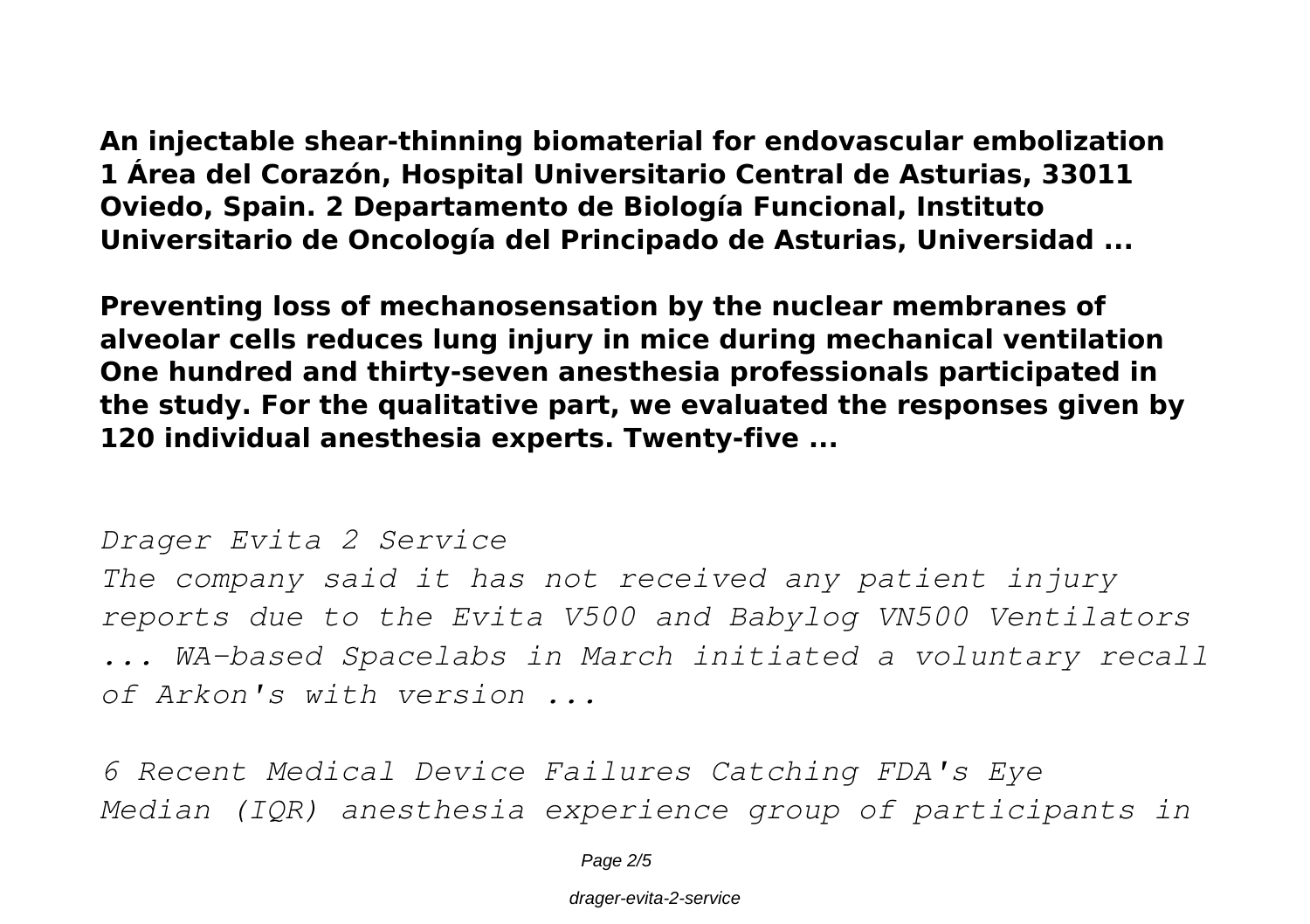*years 5 to 10 (1 to 5 – more than 10) 6 (2–9.5) Median (IQR) number of monitoring manufacturers whose products the participants had ...*

*It's Not You, It's the Design - Common Problems With Patient Monitoring Reported by Anesthesiologists 2 Department of Biological Engineering, Massachusetts Institute of Technology, Cambridge, MA 02139, USA. 3 Wyss Institute for Biologically Inspired Engineering, Harvard University, Boston, MA 02115, ...*

*An injectable shear-thinning biomaterial for endovascular embolization*

*1 Área del Corazón, Hospital Universitario Central de Asturias, 33011 Oviedo, Spain. 2 Departamento de Biología Funcional, Instituto Universitario de Oncología del Principado de Asturias, Universidad ...*

*Preventing loss of mechanosensation by the nuclear membranes* Page 3/5

drager-evita-2-service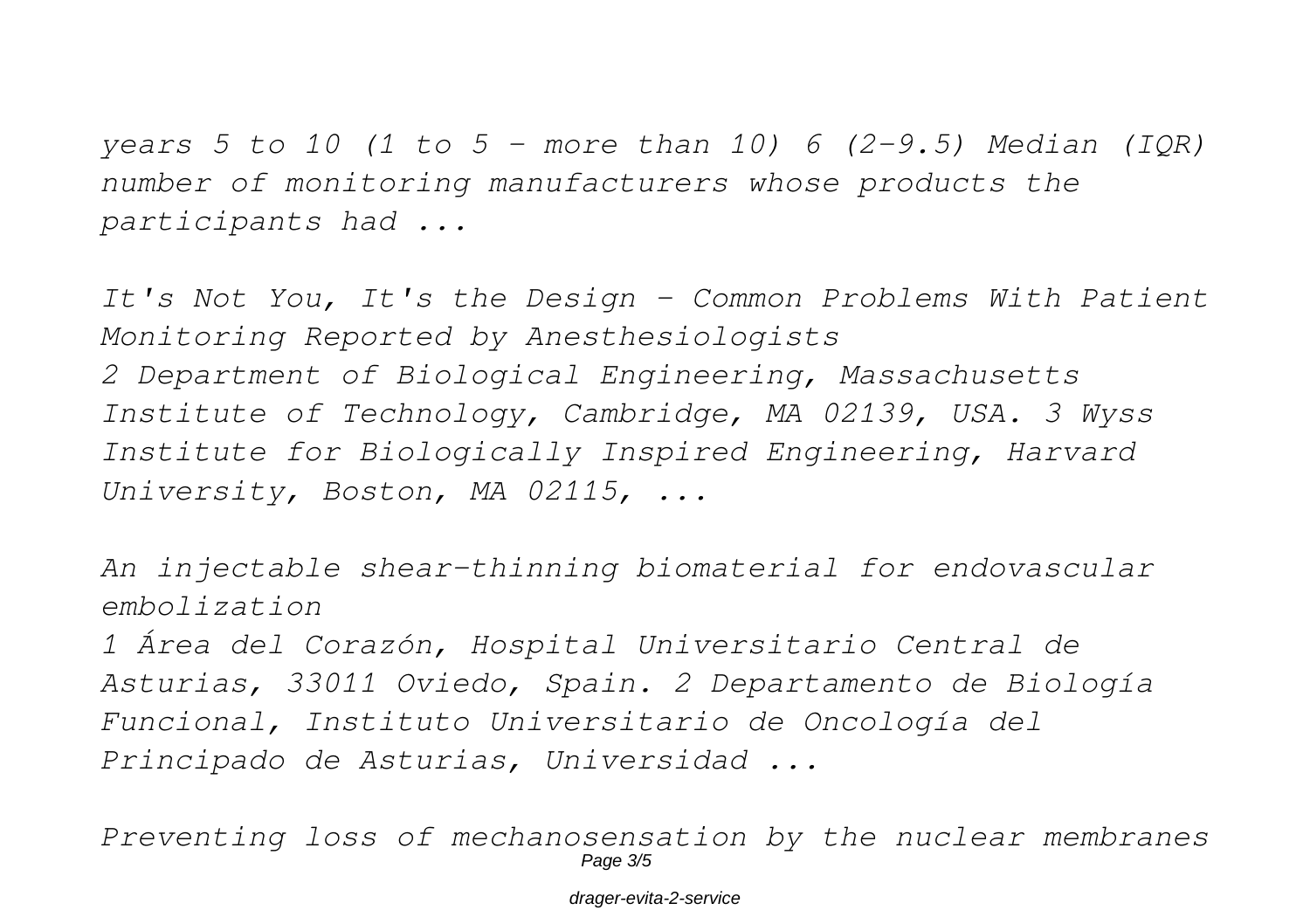*of alveolar cells reduces lung injury in mice during mechanical ventilation*

*One hundred and thirty-seven anesthesia professionals participated in the study. For the qualitative part, we evaluated the responses given by 120 individual anesthesia experts. Twenty-five ...*

One hundred and thirty-seven anesthesia professionals participated in the stud For the qualitative part, we evaluated the responses given by 120 individual anesthesia experts. Twenty-five ...

The company said it has not received any patient injury reports due to the Evit V500 and Babylog VN500 Ventilators ... WA-based Spacelabs in March initiate a voluntary recall of Arkon's with version ...

**It's Not You, It's the Design - Common Problems With Patient Monitoring Reported by Anesthesiologists**

Page  $4/5$ 

drager-evita-2-service